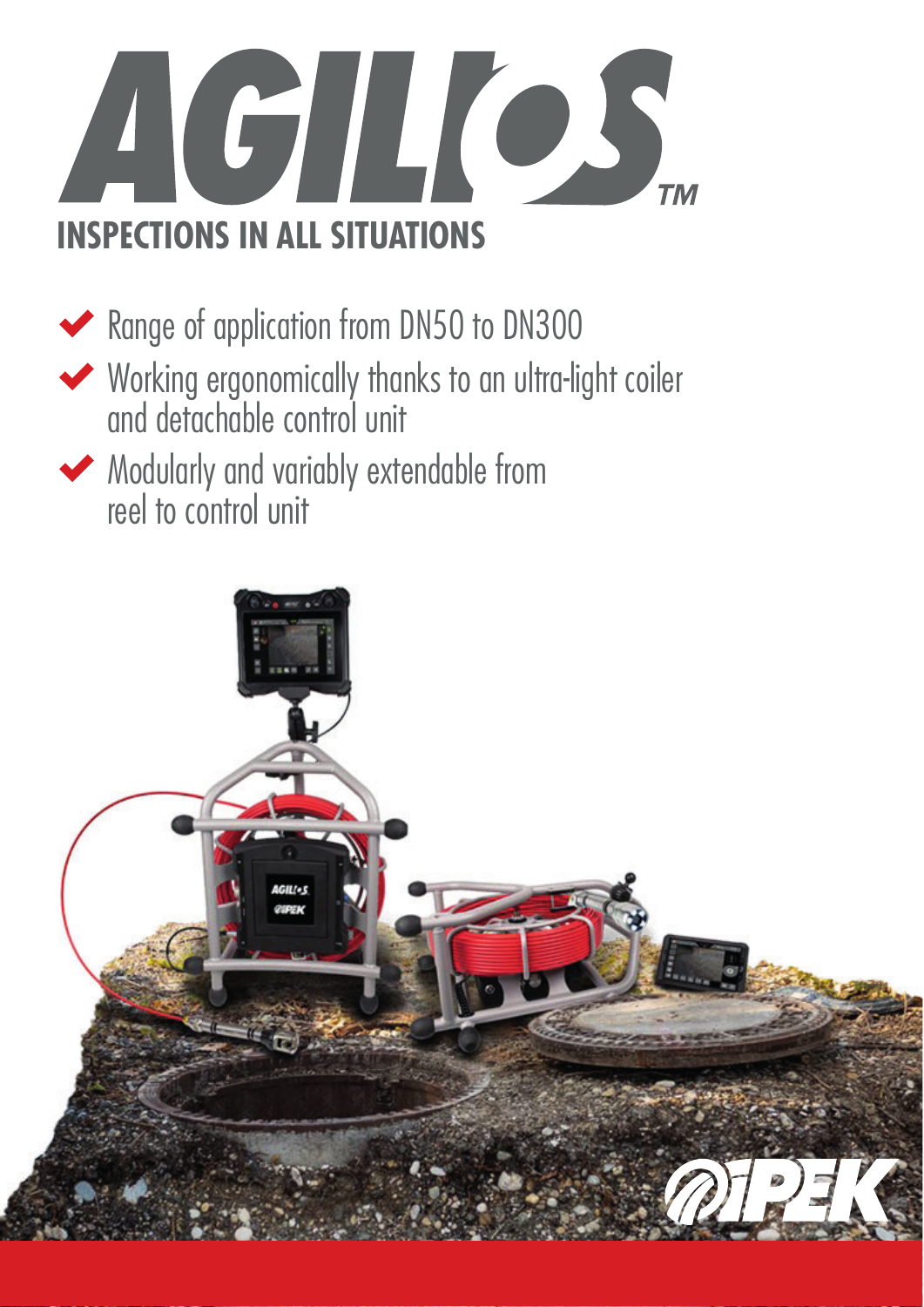#### HIGH PIPE BEND MOBILITY OF 90° FROM DN75

- ◆ Application range from DN60
- $\blacktriangleright$  Wide field of vision,  $100^\circ$  Angle
- Rugged Design inter alia stainless steel front for more protection
- Integrated laser for crack and diameter measurement
- Integrated location transmitter (512 Hz, 640 Hz and 33 kHz)
- Panning range from  $-90^\circ$  to  $+122^\circ$

- Suitable for daylight and construction sites (protection class IP55)
- Easy data exchange (USB, WiFi & LAN)
- Documentations in accordance with applicable standards (ATV, DWA, Isybau etc.)
- Modularly extendable software
- **◆** Touch operation



### **THE NEW PUSH ROD SYSTEM AGILIOS XR RELIES ON THE PROVEN COMPONENTS**

#### MOBILE AND UNCOMPLICATED OPERATION OF YOUR PUSH CAMERA SYSTEM

**Document the whole inspection process via touchscreen, comment on videos and create standard-compliant reports at the push of a button.** 

With the VC500 and the P&T camera PTP50 you are perfectly equipped for your inspection. The multifunctional, portable VC500 Control Panel is characterized by its low weight and its ergonomic shape for optimal user-friendliness and enables a catalog-based inspection. The P&T camera PTP50 convinces with its wide field of vision and high pipe bend mobility.



# **AGILIOS** INSPECTIONS IN ALL SITUATIONS

The latest AGILIOS generation has been developed with the goal to perform "Inspections in all situations". The basis for this is the ultralight design of the coiler with maximum stability for the use on the

construction site as well as two battery packs which allow 6 hours of inspection without charging or power supply. This supports you to master inspection places with difficult access. With its variable control and placement possibilities the system offers working conditions which are as ergonomic as possible in all situations.

Modular AGILIOS sets offer you the freedom to decide whether you need a simple inspection system or a professional documentation solution. If you notice later on that you want to perform better, the

AGILIOS offers you simple extension options. With its exchangeable components - E-Box and reel - the AGILIOS is easy to service thus offering less downtime.

- Work anywhere thanks to 6h of battery life
- Easy to service: Reel and E-Box can be exchanged separately
- Many options: e.g. 30 100m rod



#### AS DIVERSE AS YOUR DAILY CHALLENGES

# *VC500*

# *PTP50*